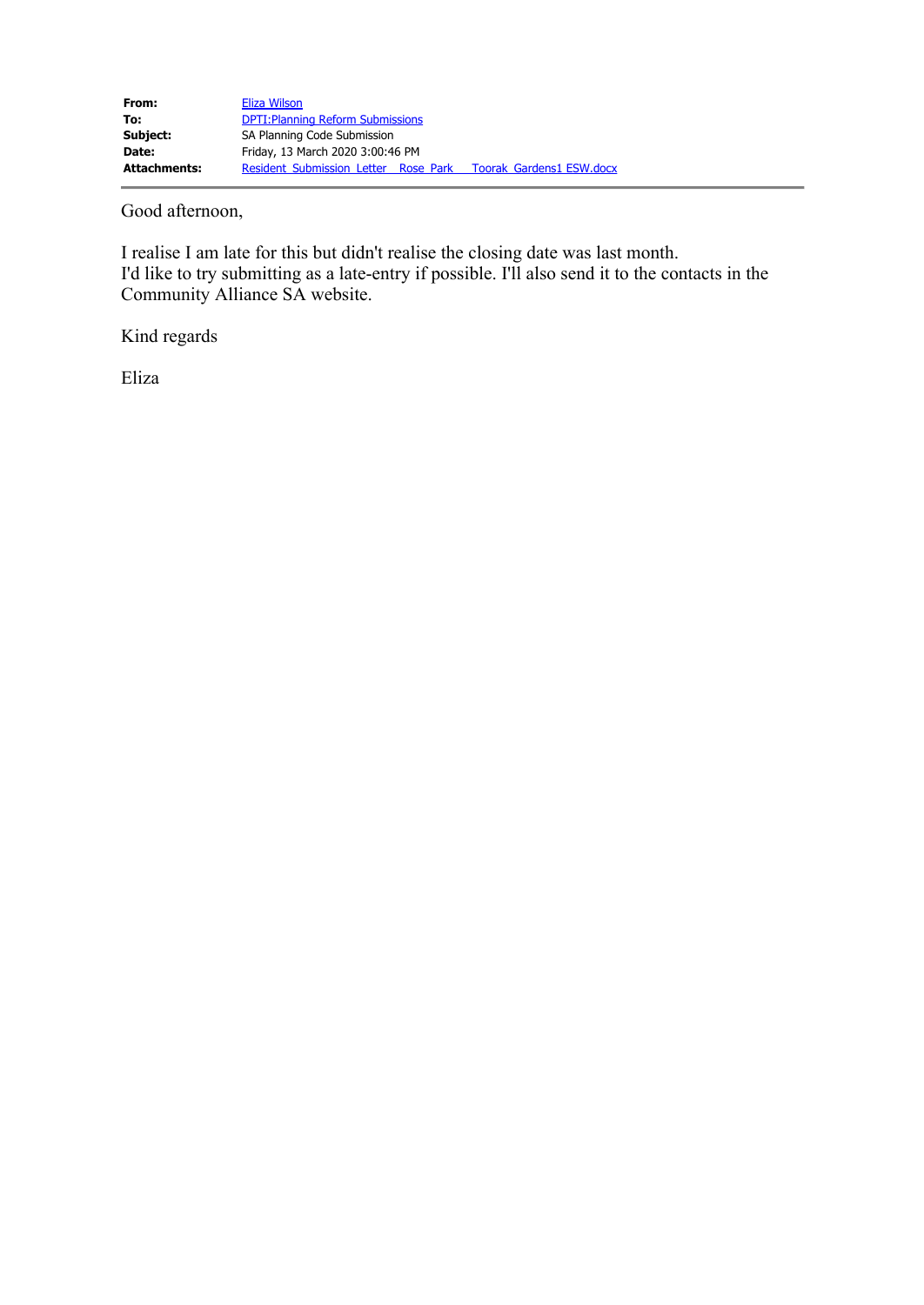By email: [DPTI.PlanningReformSubmissions@sa.gov.au](mailto:DPTI.PlanningReformSubmissions@sa.gov.au)

To Whom it May Concern

### **SUBMISSION ON PLANNING & DESIGN CODE - PHASE 3 (City of Burnside)**

We moved to Adelaide 11 years ago and our family has lived in Toorak Gardens for the past 6 years and prior to that we lived in Glenunga and Kensington Park.

When we arrived in the Eastern Suburbs having not been to Adelaide previously, our first impressions were how beautiful the older houses were, the size of the blocks, the trees and the gardens. Since then our interstate and international friends and family have regularly requested to walk around Toorak Gardens and surrounding suburbs just to appreciate the beautifully preserved historic houses. We feel so grateful to live in the area with the preserved historic buildings and the trees, koalas, bird life and bees bring us and our children a great deal of joy.

The recent bushfires and increasing world temperatures have further enforced the need to protect the natural environment and safeguard tree cover and other vegetation. Temperatures are distinctly higher on a block covered in concrete or other hard materials with minimal garden area. Birdlife, insects and koalas will all experience further habitat loss and the increased carbon emissions associated with knocking down buildings and re-building are significant and are to be avoided for the benefit of future generations. It is our responsibility to take a stand and make positive changes for which we can be proud.

The proposed planning code is focusing on profiting from property development and placing less of a focus on restoring and preserving the existing well-built dwellings. The bungalows and villas with verandas are magnificent and in many cases are unique in design and are to be protected, not threatened with development. The demolition of existing buildings and reduction of green space will irreversibly change the character and natural beauty of the suburb.

I implore you to reconsider the proposed planning changes and remember the rich history of the area, the beauty of the buildings and their superb gardens. These factors are the reason the area is so highly regarded and treasured by those that are lucky enough to live in the area and those visiting.

The details are provided below.

#### Thank you.

In response to the draft Planning and Design Code – Phase 3, which is currently out for public consultation, I wish to register my strong objections to a number of issues as summarised below.

#### 1. All Existing Residential Areas

- a) Non-Residential land use: Currently in the City of Burnside's residential areas, shops, offices and educational establishments are non-complying. In the new Code existing residential areas will allow these non-residential uses which will adversely impact traffic, parking, noise, neighbour's amenity and the character of our suburbs. This is unacceptable. All uses which are currently non-complying in our residential areas (eg. office and shop) should be "restricted development". Alternatively, a new zone should be created purely for residential land use.
- b) Siting and Setbacks: Under the Code, building setbacks from side and rear boundaries will noticeably decrease, particularly at upper levels. This is unacceptable and will severely impact amenity and privacy. Existing siting, setback and floor area criteria should be maintained throughout all our residential areas.
- c) Density and Allotment Sizes: The draft Code contains a number of errors and omissions. It is important that current minimum allotment sizes, heights and frontage widths match existing.

#### 2. Historic Area Overlay